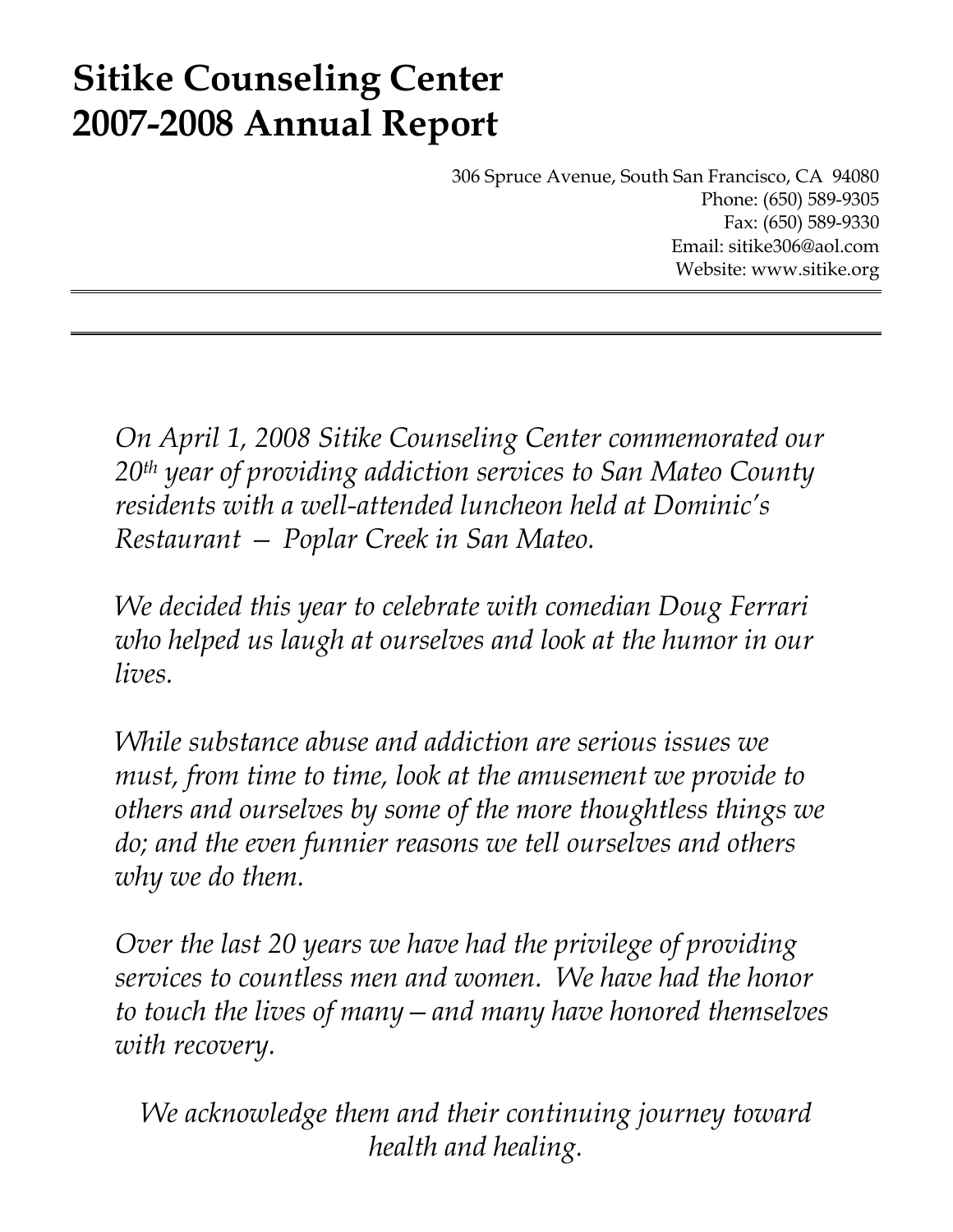| <b>Demographic Summary of All Clients</b> |                                                   |                                                            |  |
|-------------------------------------------|---------------------------------------------------|------------------------------------------------------------|--|
|                                           |                                                   |                                                            |  |
| <b>Sex</b>                                | Ethnicity                                         | Residence                                                  |  |
| Age                                       | Asian & Pacific Islander  18%<br>Euro American35% | Burlingame2%<br>Redwood City 1%<br>South San Francisco 35% |  |

## *Drugs of Choice*

| Methamphetamine40% |
|--------------------|
|                    |
|                    |

## *Discover Recovery Program*

The Discover Recovery Program provides ongoing support groups that include education about the physical and psychological social effects of drug use. The goal of the program is to assist clients in staying clean and sober and to teach them healthy life management skills to support continued recovery and prevent relapse.

| Clients admitted372 |                                                   | Successful completion55%                   |
|---------------------|---------------------------------------------------|--------------------------------------------|
| <b>Sex</b>          | Ethnicity                                         | Residence                                  |
| Age                 | Asian & Pacific Islander  22%<br>Euro American39% | San Francisco5%<br>South San Francisco 37% |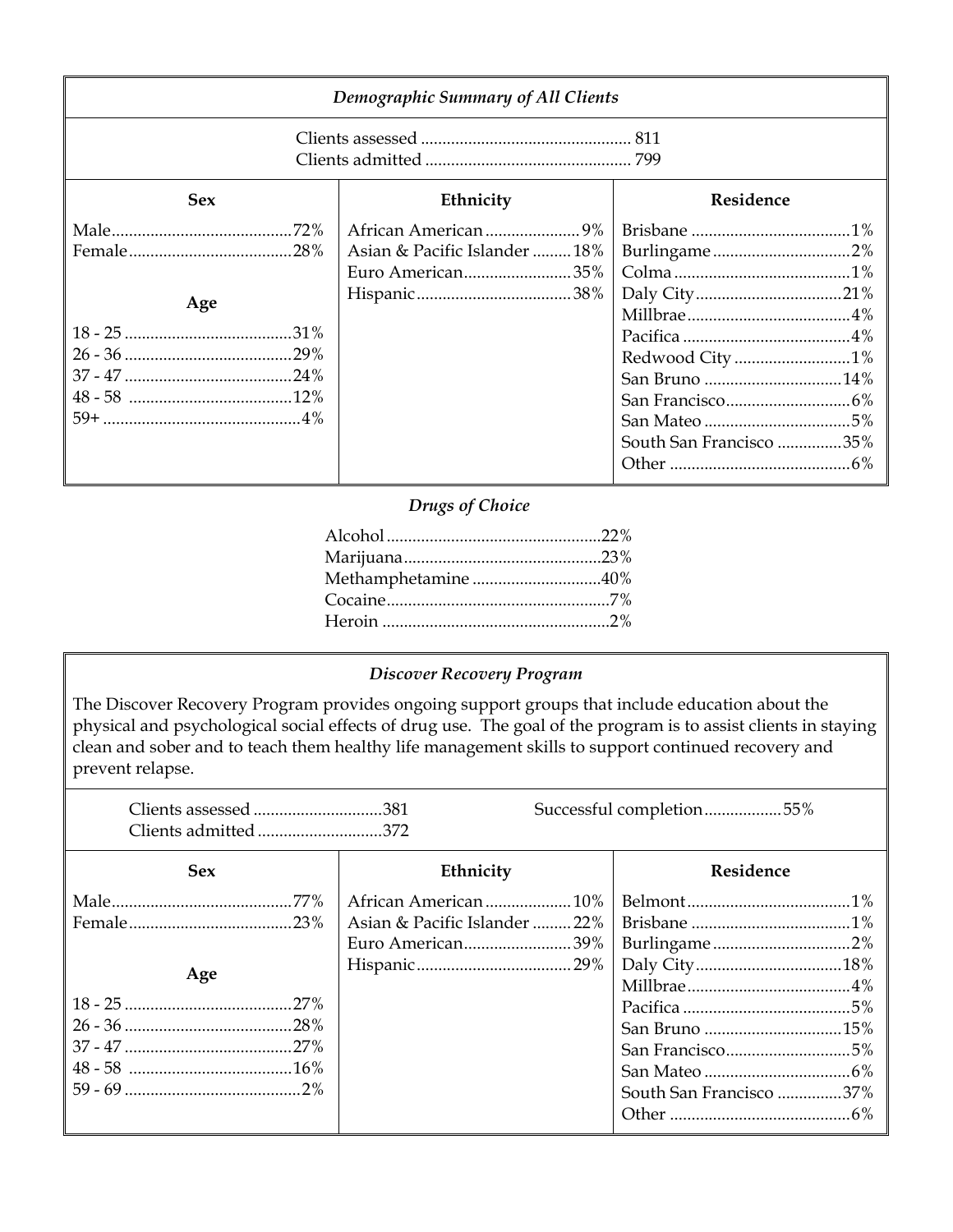### *Women's Day Treatment Program*

The Women's Day Treatment Program provides gender specific and responsive substance abuse counseling for adult women. The goals of the program are to promote understanding of the physical and psychological aspects of drug use, obtain their general education diploma (GED) if needed, teach them about nutrition, parenting, and how to develop healthy life management skills to support continued recovery and prevent relapse.

| Clients admitted49 |                                         | Successful completion50% |
|--------------------|-----------------------------------------|--------------------------|
|                    | Number of women receiving their GED $3$ |                          |
| <b>Sex</b>         | Ethnicity                               | Residence                |
|                    | African American 13%                    |                          |
|                    |                                         |                          |
| Age                | Euro American42%                        |                          |
|                    |                                         |                          |
|                    |                                         |                          |
|                    |                                         |                          |
|                    |                                         |                          |
|                    |                                         | South San Francisco 20%  |

## *The best thing about the future is that it comes only: "One day at a time"*

### *First Offender Drinking Driver Program*

The First Offender Drinking Driver Program provides education and counseling over the course of 3, 6 or 9 months. The goals of the program are to prevent continued driving while under the influence and to intervene in the progressive development of the disease of addiction.

Clients admitted .............................378

| <b>Sex</b> | Ethnicity                     | Residence               |
|------------|-------------------------------|-------------------------|
|            |                               |                         |
|            | Asian & Pacific Islander  23% |                         |
|            | Euro American25%              |                         |
|            |                               |                         |
| Age        |                               |                         |
|            |                               |                         |
|            |                               |                         |
|            |                               |                         |
|            |                               |                         |
|            |                               | South San Francisco 36% |
|            |                               |                         |